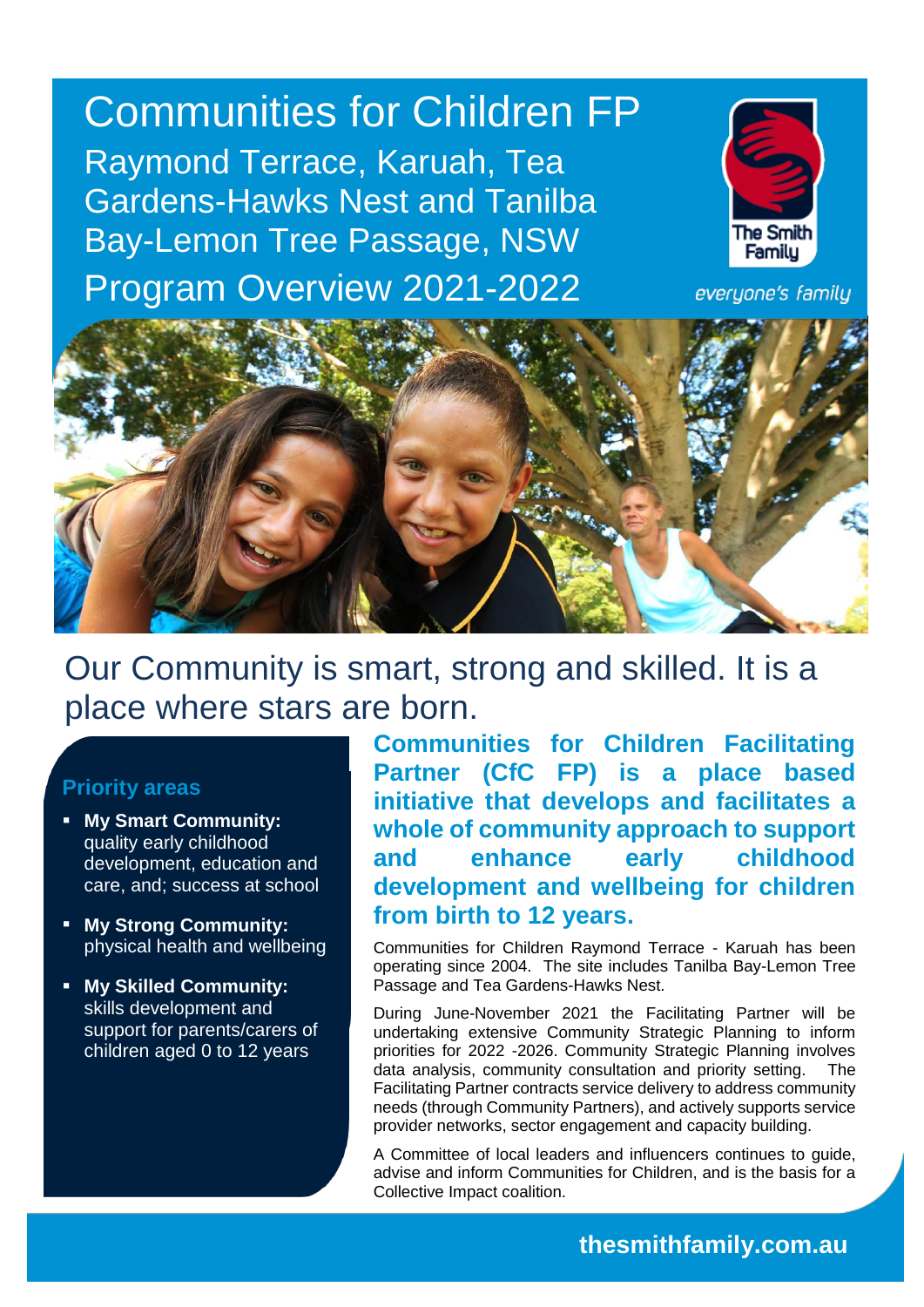Communities for Children FP Raymond Terrace – Karuah, NSW Program Overview 2021-2022



## **Community Partners are funded to deliver services within the Raymond Terrace CfC FP site for children aged from birth to 12 years and their families.**

### **CHILD WELLBEING PROJECT**

The Child Wellbeing Project is an activity delivering Evidence Based Programs in primary schools to children aged 5-12 years including DRUMBEAT and Seasons For Growth. These Evidence Based Programs support emotional wellbeing, healthy relationships and emphasise teamwork. They focus on increasing children's confidence, establishing positive relationships and prompting engagement with learning.

Both programs operate within school settings and in partnership with teaching and support staff. Qualified support workers and educators who are accredited as Facilitators deliver the programs.

**Community Partner:** Samaritans Foundation

**Service delivery area:** Raymond Terrace, Karuah, Tanilba Bay-Lemon Tree Passage, Tea Gardens-Hawks Nest

**Eligibility**: Children aged 5 - 12 years attending participating schools

**Contact:** Samantha Elliott, 0439 593 984 [Samantha.Elliott@samaritans.org.au](mailto:Samantha.Elliott@samaritans.org.au) 

### **PLAY2LEARN**

Play2Learn is an evidence based program providing a mobile supported playgroup. The aim is to enhance parenting, family resources, and social inclusion, and to improve access to education, health and other services. The multidisciplinary practice team includes fortnightly provision of a speech pathologist to provide a focus on language and speech development and communication skills for children aged 0-5 years.

Qualified educators, family workers and speech pathologists deliver the Play2Learn activity.

**Community Partner:** Save the Children Australia

**Service delivery area:** Raymond Terrace Public School and Tanilba Bay Public School

**Facilitating Partner is funded by the Australian Government and facilitated by The Smith Family**



**Eligibility**: Children aged 0-5 years and their parents or carers.

**Contact:** Emma Bint, 0447 130 092, [emma.bint@savethechildren.org.au](mailto:emma.bint@savethechildren.org.au)

### **STEPS TO STARTING SCHOOL**

Steps to Starting School is a dedicated school readiness and transition activity of children aged 3-6 years old and their parents. The activity is inclusive of children with developmental vulnerabilities and children who are not participating in formal early learning environments. The focus is on building parents' capability to support their child's development and